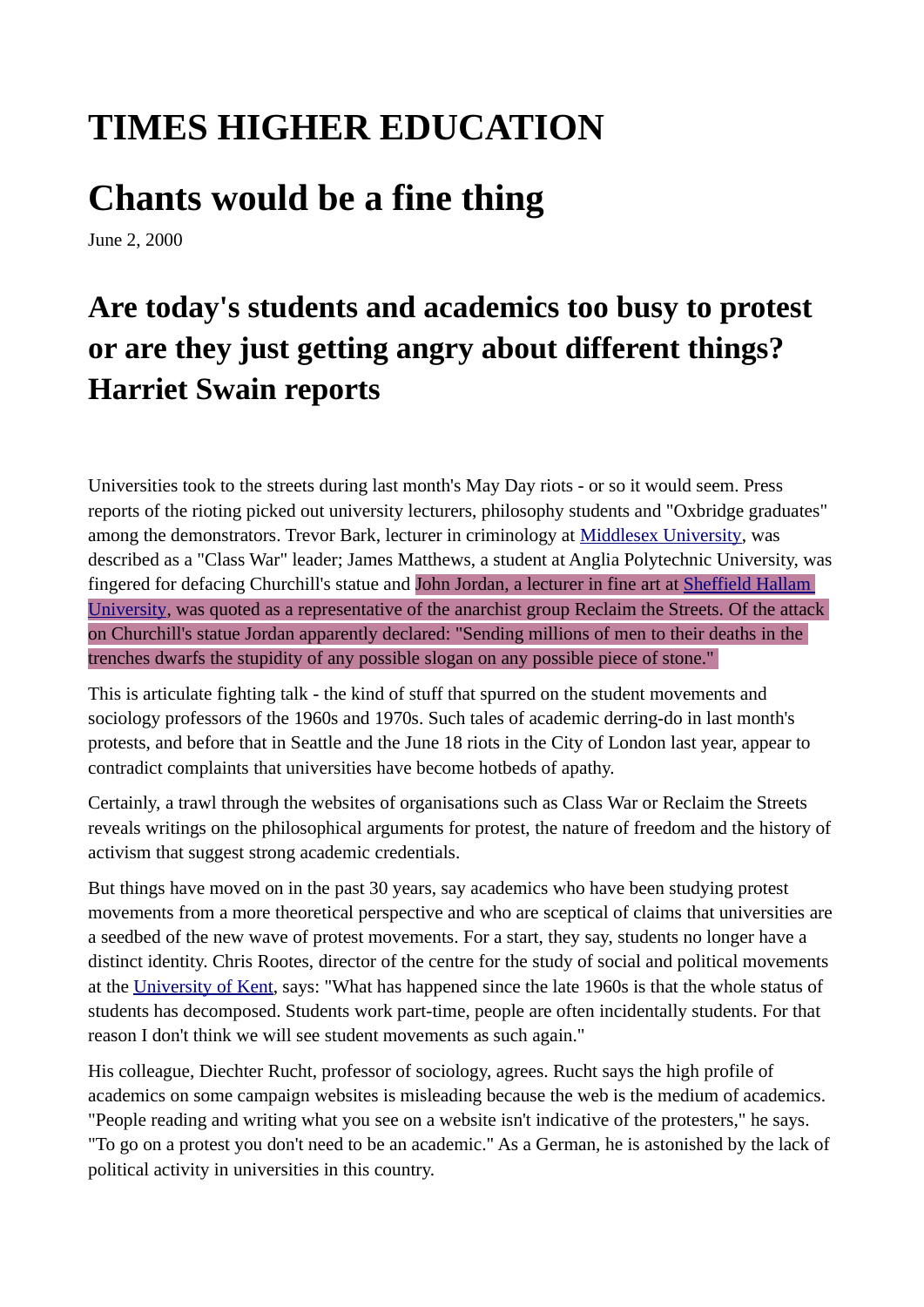The reason always trotted out to explain this phenomenon is that students and academics have to work too hard now. Dave Renton, lecturer in history at Edgehill College of Higher Education, who has been an activist since the 1980s, says lecturers no longer have the space to pursue other interests. Larger classes, bureaucracy and the demands of research have eaten up academic time.

What has also changed, he says, is that people have become angry about different things. Past university protest movements were to do with specific issues. Now, people have become angry about the bigger picture.

This is reflected in one of the leading student-run movements - People and Planet. This grew out of Third World First, set up at the end of the 1960s by students at Oxford, and concentrates on fighting world poverty, human rights abuses and damage to the environment. It now has groups in about 90 universities, three times the number five years ago, with campaigns focusing on Third World debt, ethical investment by the Universities Superannuation Scheme and the impact of the World Trade Organisation.

According to Guy Hughes, head of the People and Planet campaigns team, students are becoming attracted to global matters. "With issues such as climate change we are all in it together," he says. "Political parties in this country do not give enough attention to the international economy and environment. The new generation is very aware of the disparity of wealth within and between nations and the effect of the global environment. We are trying to turn that into action that can put pressure on decision-makers."

But while the focus of People and Planet is on students, a key to its success is its willingness to work with other bodies - from both inside and outside higher education.

By contrast, groups involved in the Student Environment Network, based at [Manchester University](https://www.timeshighereducation.com/world-university-rankings/manchester-university), tend to be local and specific. The network simply provides a link that allows them to pool ideas. Coordinator Eleanor Mann, general secretary of Manchester Student Union, says concern for the environment remains strong, but takes different forms each year. Last year, it was GM foods, this year it is ethical consuming.

How far academics are involved in some of these movements is harder to quantify. Merl Storr, senior lecturer at the [University of East London,](https://www.timeshighereducation.com/world-university-rankings/university-east-london) who runs the MA in political activism and social movement, says she knows a number who are involved in Reclaim the Streets. "But a lot of academics just think about it and do not do it."

John Whitelegg, professor of environmental studies at [Liverpool John Moores University](https://www.timeshighereducation.com/world-university-rankings/liverpool-john-moores-university) (see box, right), is scathing about how little his fellow academics participate - "It's as if the advocacy of the way they feel about things is a black mark against their reputation."

What emerges is that while a handful of activists are working from within universities on the kinds of direct action protests that have recently hit the headlines, behind the scenes hundreds are quietly plugging away on a variety of campaigning issues.

Giving shape to this fragmented picture, meanwhile, are the sociologists, geographers and cultural studies researchers, translating the localised victories of ethical investment campaigns, road protests and environmental groups into a genuine social movement.

Reclaim the Streets: [www.gn.apc.org/rts/;](http://www.gn.apc.org/rts/;) Class War: [www.soi.city.ac.uk/louise/](http://www.soi.city.ac.uk/louise/) classwhat.html; People & amp; Planet: www.peopleandplanet.org/.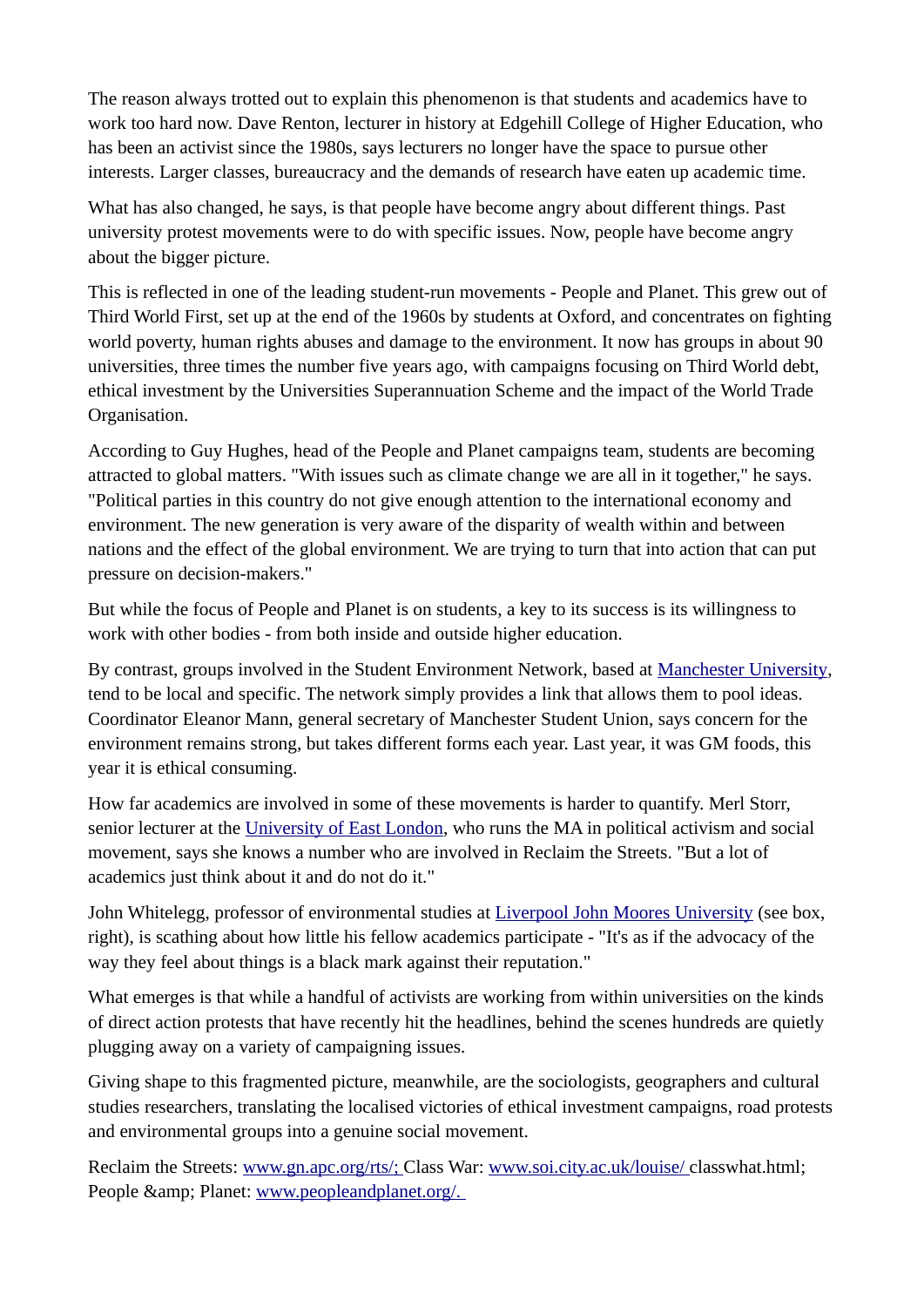## REMONSTRATORS AND DEMONSTRATORS

As a student, David Heller (left) was involved in direct action against nuclear weapons. Now, as a teaching assistant in the geography department at Hull University, he combines his involvement with ethnographic research, observing campaigners in some of the movements he joins.

"There are certain skills and resources that I can bring to campaigns - I have access to the university library and to the internet, and I have research skills that can be useful.

In recent years, he has spent several months at Faslane Peace Camp in Scotland, outside Faslane naval base, which houses nuclear weapons. He helped run the camp, the blockades and the attempts to gain entry. He has also joined the Trident Ploughshares campaign and Reclaim the Streets' actions in Hull.

"I count myself as a non-violent activist. But I have nothing against cutting fences around nuclear bases or actions in which people destroy thousands of millions of pounds worth of military hardware. I don't think there is anything wrong with property damage."

On May Day, he was in Manchester, where action was more sedate than in London, but on June 18 last year, he was in the thick of things, being chased by police along the Strand.

For him, practical involvement is useful. Academics, he says, all "have a political view" and "have to seek funding, which means (academic) objectivity is a myth. I think being an activist produces better academic work."

In the past five years, John Whitelegg, professor of environmental studies at [Liverpool John Moores](https://www.timeshighereducation.com/world-university-rankings/liverpool-john-moores-university) [University](https://www.timeshighereducation.com/world-university-rankings/liverpool-john-moores-university), has helped with campaigns against Manchester Airport's second runway, the Birmingham Northern Relief Road, Lancaster's western bypass, the M65 motorway and the trans-Israeli highway.

"I don't just mean waving banners and lying down in front of bulldozers, although I do that as well," he says. "I collect evidence on traffic generation, the effects on childhood respiratory diseases, pollution."

He visits areas that will be affected, finds out if there are schools nearby, measures air pollution and writes up his findings in reports that later inform public inquiries into the schemes.

"The work I do would stand scrutiny with any academic work, but it is important to see the process through, which means throwing your lot in with the demonstrations as well."

In Israel, he was part of one of the country's first road protests. "I was sent flying by a police horse because I was blocking contractors' equipment. A lot of heavily armed police turned up because Israel has a culture that is very strongly in support of authority."

But he would not, he says firmly, do anything violent. He refuses to become involved in sabotaging equipment because that could harm contractors. He resists responding to threats of violence from others.

Beyond that, he does not shy away from more active demonstrating, aware that it often guarantees more media attention.